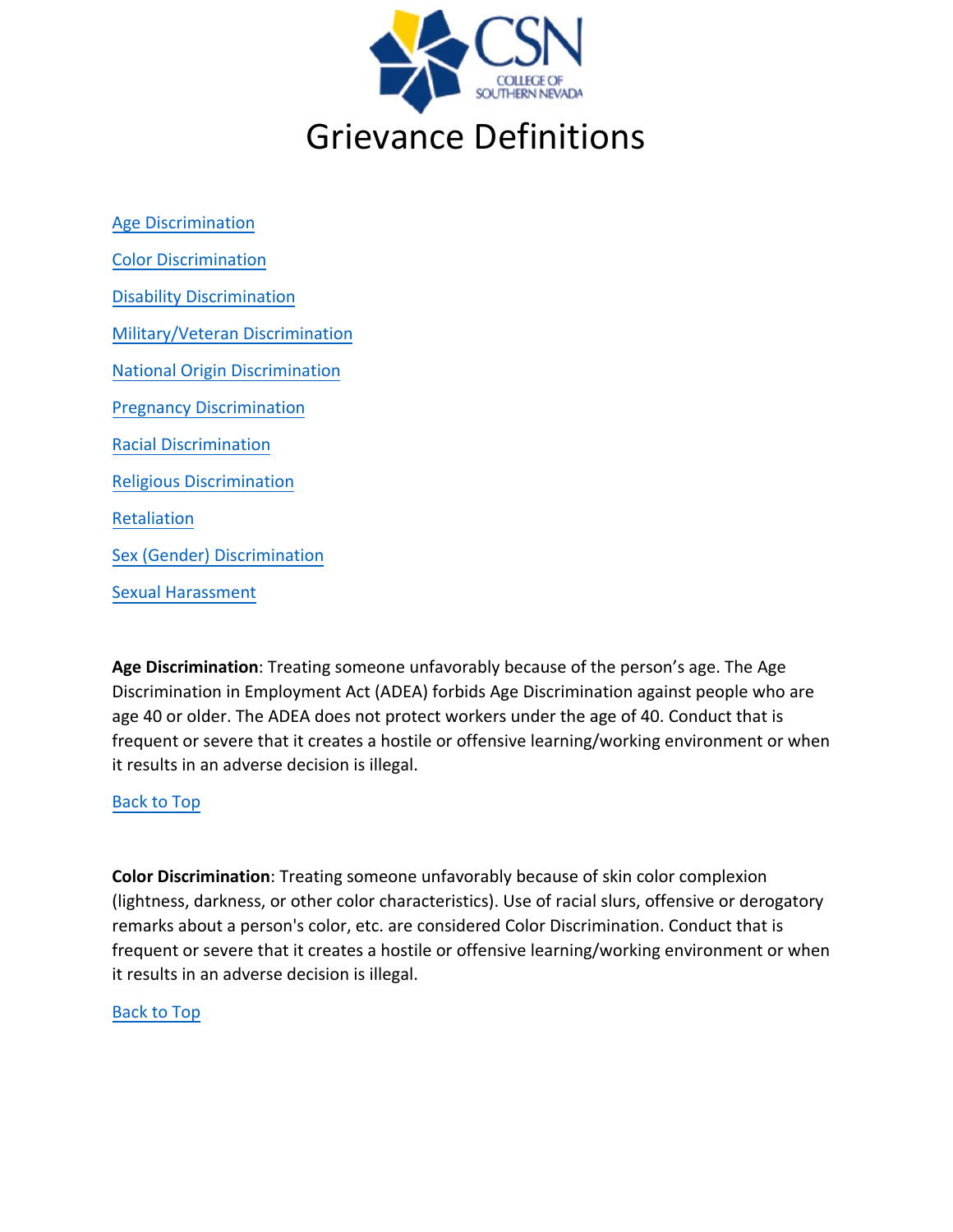<span id="page-1-0"></span>**Disability Discrimination**: Treating someone unfavorably because he/she has a disability (either physical or mental). Less favorable treatment due to a history of a disability (such as cancer that is controlled or in remission) or because he/she is believed to have a physical or mental impairment that is not transitory (lasting or expected to last six months or less) and minor (even if he/she does not have such an impairment) are considered Disability Discrimination. Conduct that is frequent or severe that it creates a hostile or offensive learning/working environment or when it results in an adverse decision is illegal.

# [Back to Top](#page-0-2)

<span id="page-1-1"></span>**Military/Veteran Discrimination**: Treating someone unfavorably because of their military obligations or military status. Conduct that is frequent or severe that it creates a hostile or offensive learning/working environment or when it results in an adverse decision is illegal.

### [Back to Top](#page-0-2)

<span id="page-1-2"></span>**National Origin Discrimination**: Treating someone unfavorably because of the person's birthplace, ancestry, or culture. Offensive or derogatory remarks about a person's national origin, accent or ethnicity are considered National Origin Discrimination. Conduct that is frequent or severe that it creates a hostile or offensive learning/working environment or when it results in an adverse decision is illegal.

### [Back to Top](#page-0-2)

<span id="page-1-3"></span>**Pregnancy Discrimination**: Treating a woman unfavorably because of pregnancy, childbirth, or a medical condition related to pregnancy or childbirth. Conduct that is frequent or severe that it creates a hostile or offensive learning/working environment or when it results in an adverse decision is illegal.

### [Back to Top](#page-0-2)

<span id="page-1-4"></span>**Racial Discrimination**: Treating someone unfavorably because he/she is of a certain race or because of personal characteristics associated with race (such as hair texture, skin color, or certain facial features). Use of racial slurs, offensive or derogatory remarks about a person's race or color, the display of racially-offensive symbols, etc. are considered Racial Discrimination. Conduct that is frequent or severe that it creates a hostile or offensive learning/working environment or when it results in an adverse decision is illegal.

### [Back to Top](#page-0-2)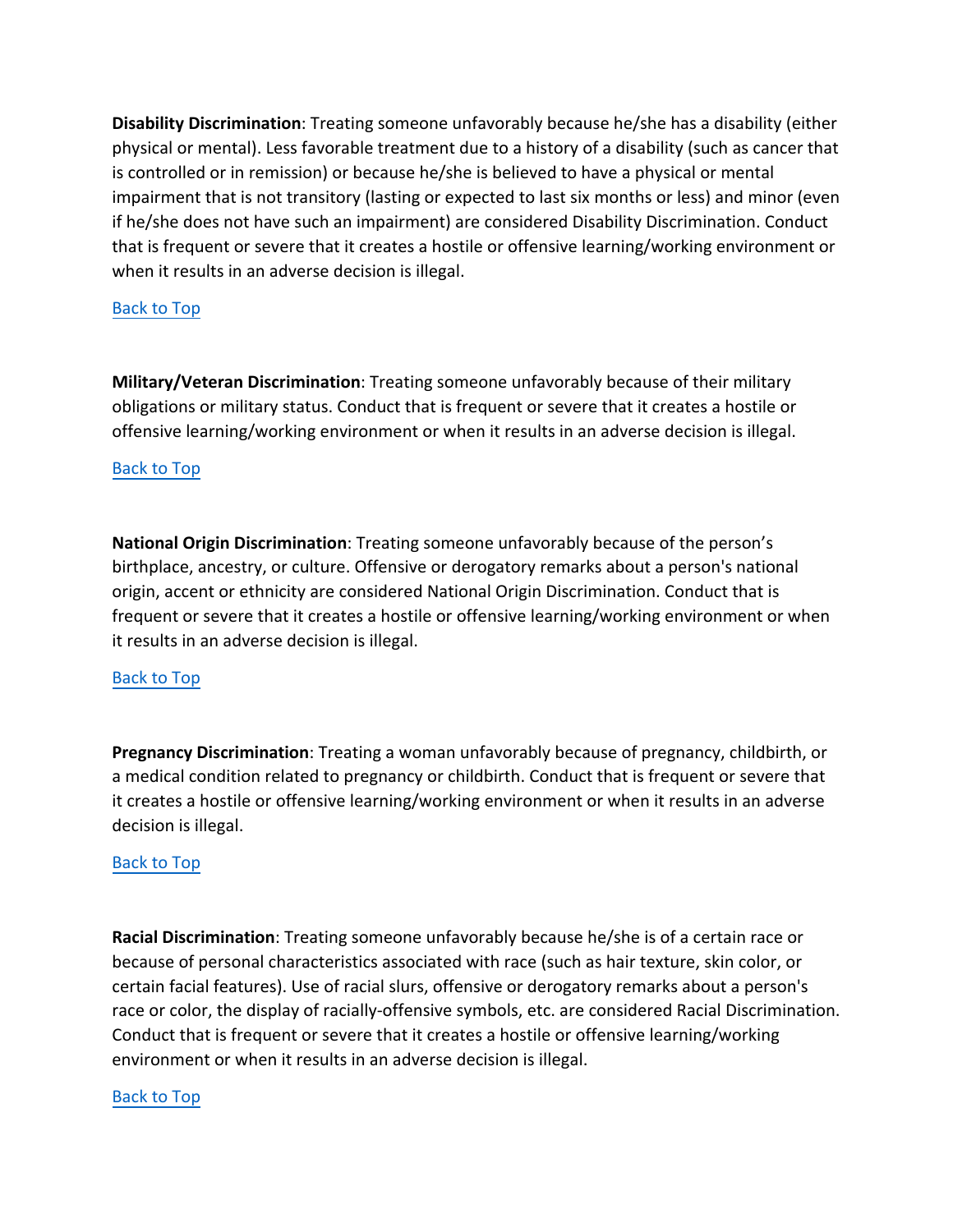<span id="page-2-0"></span>**Religious Discrimination**: Treating someone unfavorably because of person's religious beliefs or non-beliefs. Offensive remarks about a person's religious beliefs, practices, etc. are considered Religious Discrimination. Conduct that is frequent or severe that it creates a hostile or offensive learning/working environment or when it results in an adverse decision is illegal.

# [Back to Top](#page-0-2)

<span id="page-2-1"></span>**Retaliation**: Punishment of job applicants, employees, or students for asserting their rights to be free from employment discrimination including harassment. Asserting these EEO rights is called "protected activity," and it can take many forms.

For example, it is unlawful to retaliate against applicants, employees, or students for:

- Filing or being a witness in an EEO charge, complaint, investigation, or lawsuit
- Communicating with a supervisor or manager about employment discrimination, including harassment
- Answering questions during an employer investigation of alleged harassment
- Refusing to follow orders that would result in discrimination
- Resisting sexual advances, or intervening to protect others
- Requesting accommodation of a disability or for a religious practice
- Asking managers or co-workers about salary information to uncover potentially discriminatory wages.

For example, depending on the facts, it could be retaliation if an employer acts because of the employee's EEO activity to:

- reprimand the employee or give a performance evaluation that is lower than it should be;
- transfer the employee to a less desirable position;
- engage in verbal or physical abuse;
- threaten to make, or actually make reports to authorities (such as reporting immigration status or contacting the police);
- increase scrutiny;
- spread false rumors, treat a family member negatively (for example, cancel a contract with the person's spouse); or